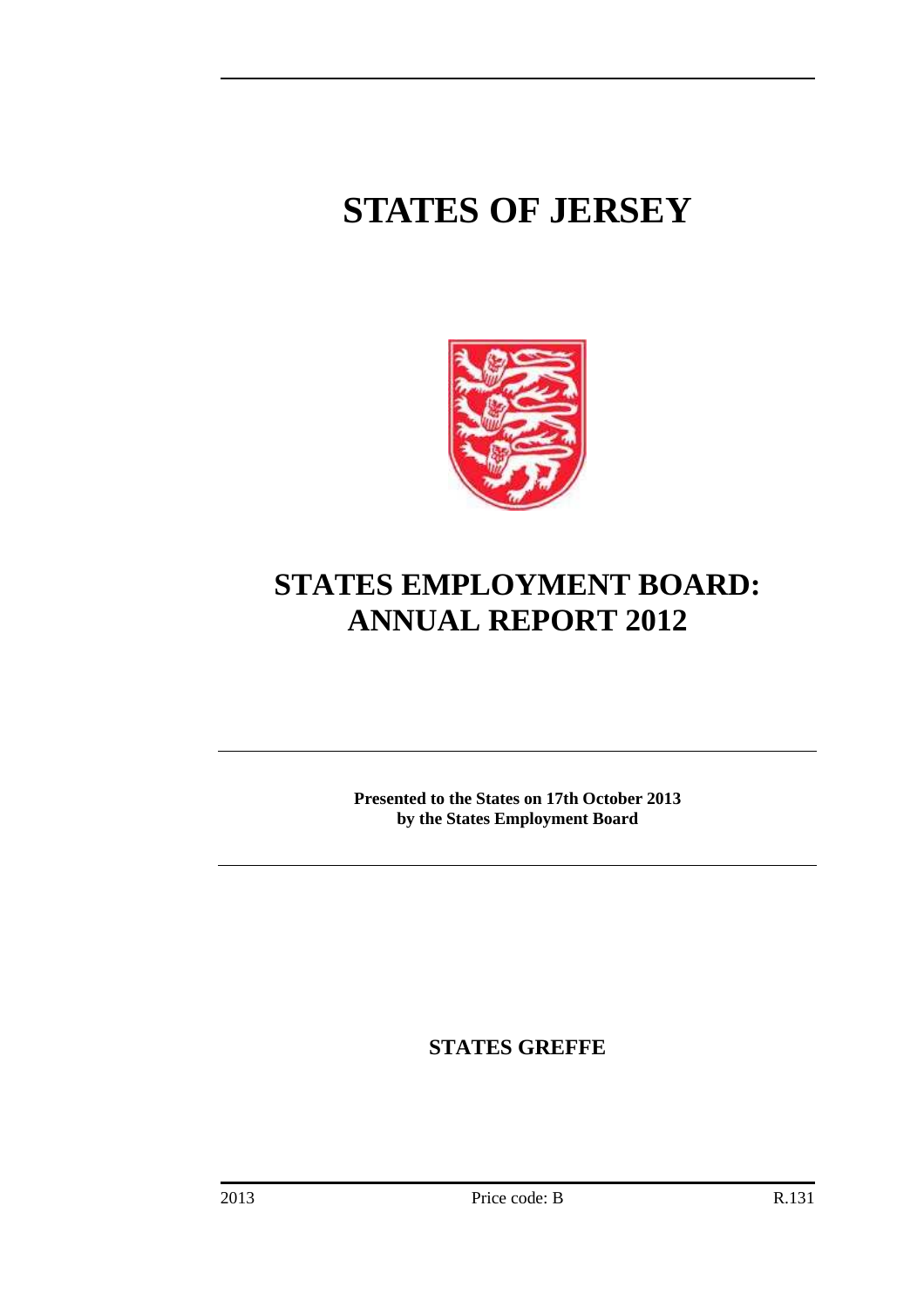#### **REPORT**

#### **1. The Constitution of the Board**

- 1.1 The Board from 1st January 2012 until 31st December 2012 consisted of the following members –
	- (i) Senator I.J. Gorst, Chief Minister (Chairman)
	- (ii) Deputy A.K.F. Green of St. Helier, M.B.E., Minister for Housing
	- (iii) Deputy E.J. Noel of St. Lawrence, Assistant Minister for Treasury and Resources
	- (iv) Connétable D.W. Mezbourian of St. Lawrence
	- (v) Deputy J.M. Le Bailly of St. Mary.
- 1.2 The States Greffe provides administrative support to the Board.

#### **2. The number of meetings held during the year**

- 2.1 In 2012, there were 25 meetings of the Board, of which 2 were conducted by e-mail.
- 2.2 During 2012, 3 appeals by manual workers were heard by members of the Board. None of these appeals were upheld.

#### **3. A summary of key matters considered by the Board in 2012**

3.1 Pay Review 2012–2013

The Board gave consideration to the pay review for States employees for 2012–2013 and received regular reports regarding pay negotiations.

- (i) The 2012–2013 Pay Strategy was endorsed at their meeting in January.
- (ii) A final offer was made to all pay-groups in July, and this was implemented in December.
- (iii) Agreement with the Police was reached in July.
- 3.2 Public Sector Reform and Workforce Modernisation

The Board gave continued attention to the employment considerations arising from the Reform of the Public Sector.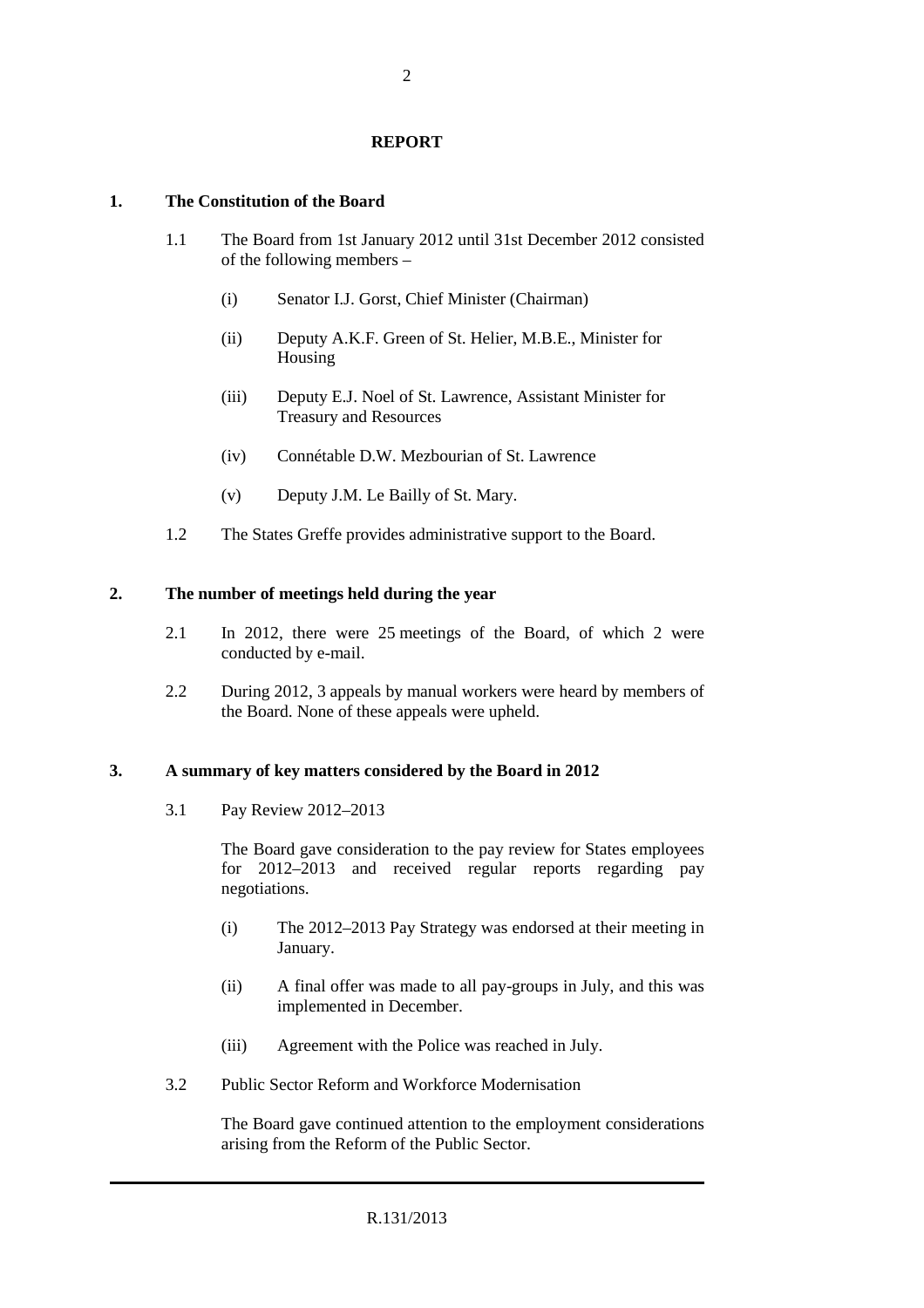- (i) The Board affirmed its endorsement of the broad policy principles underpinning the cultural change element of modernisation, which included core values for the States of Jersey and shared mechanisms for aligning and co-ordinating cultural change, achieving a corporate approach at both political and operational level.
- (ii) The Board were supportive of the staff engagement strategy which was developed and initiated during 2012.
- (iii) The Board considered aspects of reward principles and their application with regard to modernisation of pay-scales.
- (iv) The Board endorsed the service design plan for Public Sector Reform in respect of service redesign, leadership and development programmes, performance management, the LEAN academy, policy review and update, and terms and conditions of service.
- 3.3 Alternative Service Provision

This issue was the subject of several discussions at the SEB between the Board and Housing and Ports.

- (i) The Board engaged in discussions regarding the Transfer of Public Sector Employees and development of associated guidance.
- (ii) The Board received reports regarding the Housing Transformation Programme including the proposed organisational structure.
- (iii) The Board endorsed the restructuring programme for Jersey Airport and Harbours and the associated working group methodology utilised in engaging the workforce in business improvement.
- 3.4 Compromise agreements
	- (i) The SEB gave consideration to the report by the Comptroller and Auditor General regarding compromise agreements and examined the purpose and use of such agreements.
	- (ii) The Board reviewed the matter of termination/severance payments in relation to compromise agreements that were associated with them, and accordingly a new policy on the use and application of compromise agreements was approved by the Board.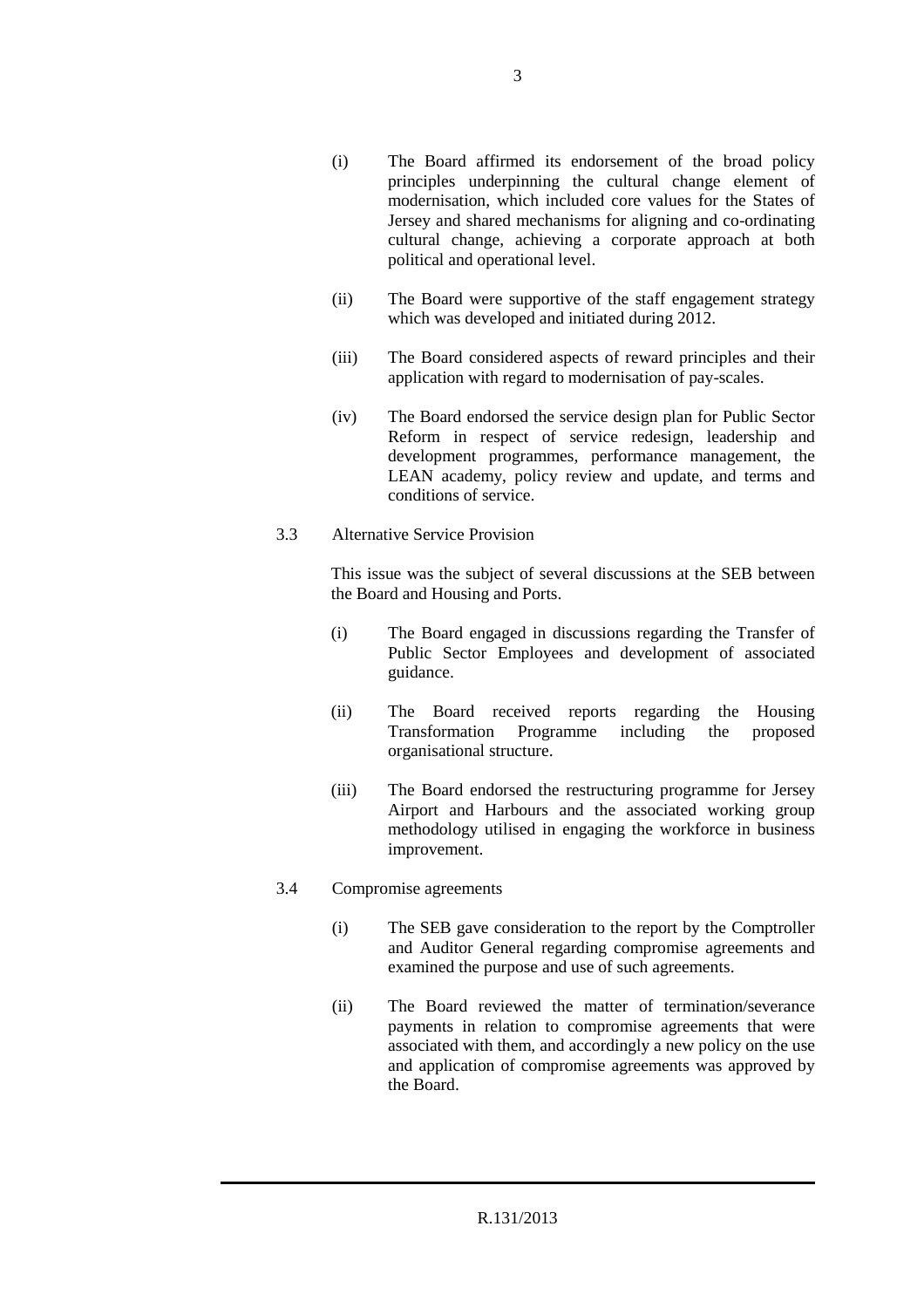- 3.5 Pensions
	- (i) The Board received reports on, and considered a number of matters in relation to, Pensions, Public Employees Contributory Retirement Scheme (PECRS) and the Jersey Teachers' Superannuation Fund (JTSF) –
		- Pension provisions 2015
		- Admitted Body Status Strategy and Applications
		- Amendments to Regulations
		- Trivial pensions (less than £104 p.a.)
		- High level pension scheme design
		- Actuarial Valuation
		- PECRS and JTSF Scheme Reviews.
	- (ii) The Board approved nominations to the Committee of Management for both PECRS and JTSF.
- 3.6 Pay and Remuneration over £100,000 (P.59/2011)
	- (i) Following presentation and endorsement by the States Assembly of P.59/2011, the Board received a number of applications for appointments to be made where the remuneration for the post attracted a salary of over £100,000. (This information has been published separately as R.129/2013.)
- 3.7 Public Sector Salaries
	- (i) The Board endorsed a report for presentation to the States Assembly entitled 'Remuneration of States Employees: 2011', which was presented on the same day as the States of Jersey Financial Report and Accounts 2011.
- 3.8 Jersey Appointments Commission
	- (i) The Board endorsed the terms of office for membership of the Commission in accordance with Article 18(2) of the Employment of States of Jersey Employees (Jersey) Law 2005, enabling the appointment of a Commissioner, Professor Sallis.
	- (ii) The Board received the Annual Report of the Commission and agreed that the Chief Minister should present the finalised report to the States Assembly.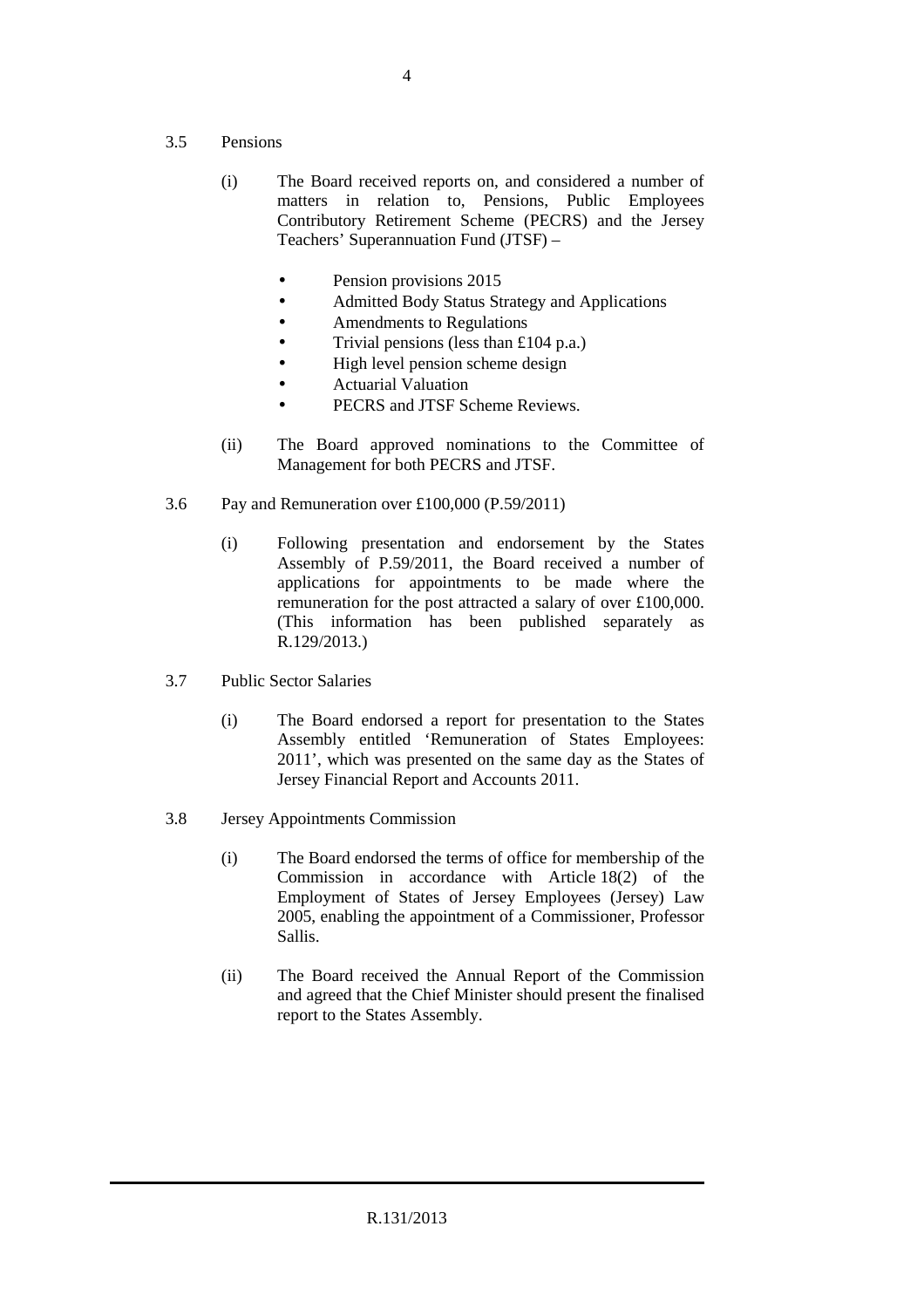- 3.9 Health and Safety
	- (i) The Board endorsed the revised Health and Safety Policy and its associated Safety Management System.
	- (ii) It is noted that further work on this matter will be presented to the Board in 2013.
- 3.10 Suspensions and the Memorandum of Understanding
	- (i) The Board nominated one of its members to oversee and review Suspensions.
	- (ii) The Board received regular reports from the Suspension Review Panel.
	- (iii) With regard to the Memorandum of Understanding (an agreement to review persons excluded or suspended from duty as a result of potentially concurrent internal disciplinary and criminal investigatory procedures), the Board noted continued use of this forum as an effective and appropriate means of reviewing and managing such cases.
- 3.11 Draft Discrimination (Jersey) Law 201-
	- (i) The Board confirmed its commitment to the introduction of discrimination legislation, and endorsed any necessary preparatory work as part of the programme for Reform of the Public Sector.

#### **4. Miscellaneous Matters**

- 4.1 The Board considered a number of miscellaneous matters, including the following –
	- Manual Workers' Joint Council nominations
	- Health and Social Services Department action plan in response to the Aitkenhead report
	- "J" Category Housing Consents
	- Nominations to the Police Negotiating Board
	- Various employment matters.

#### **5. Key Manpower Statistics**

5.1 Attached at the **Appendix** are key manpower statistics for 2012.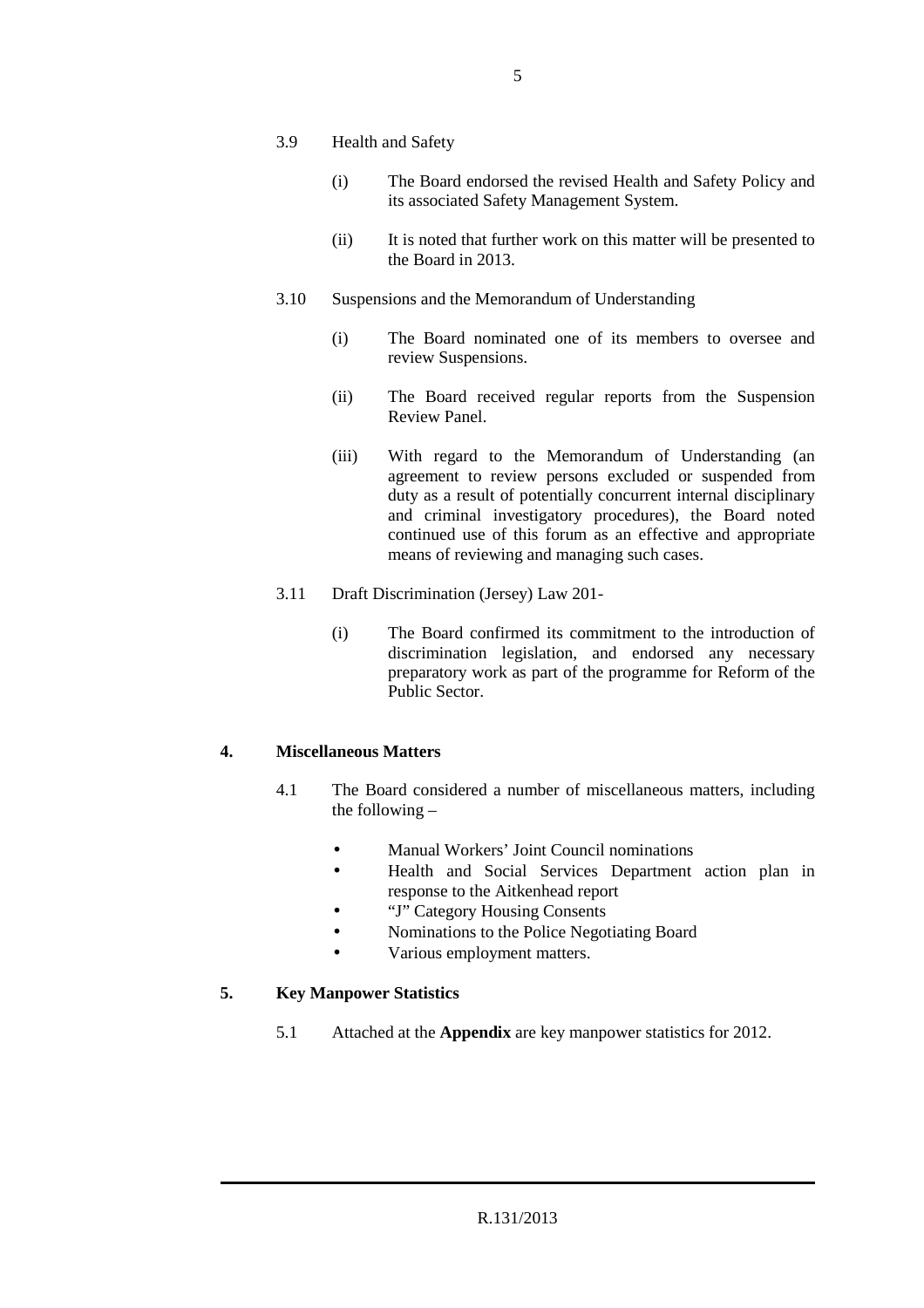#### **APPENDIX**

### **Key Manpower Statistics**

**Headcount** (the number of people actually in post as at 31st December 2012): **6,763** 

| <b>DEPARTMENT</b>                                    | <b>December 2012 Actual</b><br>excluding multiples in<br><b>Departments</b> |
|------------------------------------------------------|-----------------------------------------------------------------------------|
| <b>Chief Minister's Department</b>                   | 212                                                                         |
| <b>Non-Executive Departments</b>                     | 201                                                                         |
| <b>Treasury and Resources</b>                        | 239                                                                         |
| <b>Economic Development</b>                          | 58                                                                          |
| Department of the Environment                        | 112                                                                         |
| <b>Transport and Technical Services</b>              | 483                                                                         |
| <b>Health and Social Services</b>                    | 2,614                                                                       |
| Education, Sport and Culture                         | 1,972                                                                       |
| Home Affairs                                         | 661                                                                         |
| Social Security                                      | 197                                                                         |
| Housing                                              | 40                                                                          |
| <b>TOTAL</b>                                         | 6,789                                                                       |
| <b>Less multiple appointments across Departments</b> | $-26$                                                                       |
| <b>Total reported actual December 2012</b>           | 6,763                                                                       |